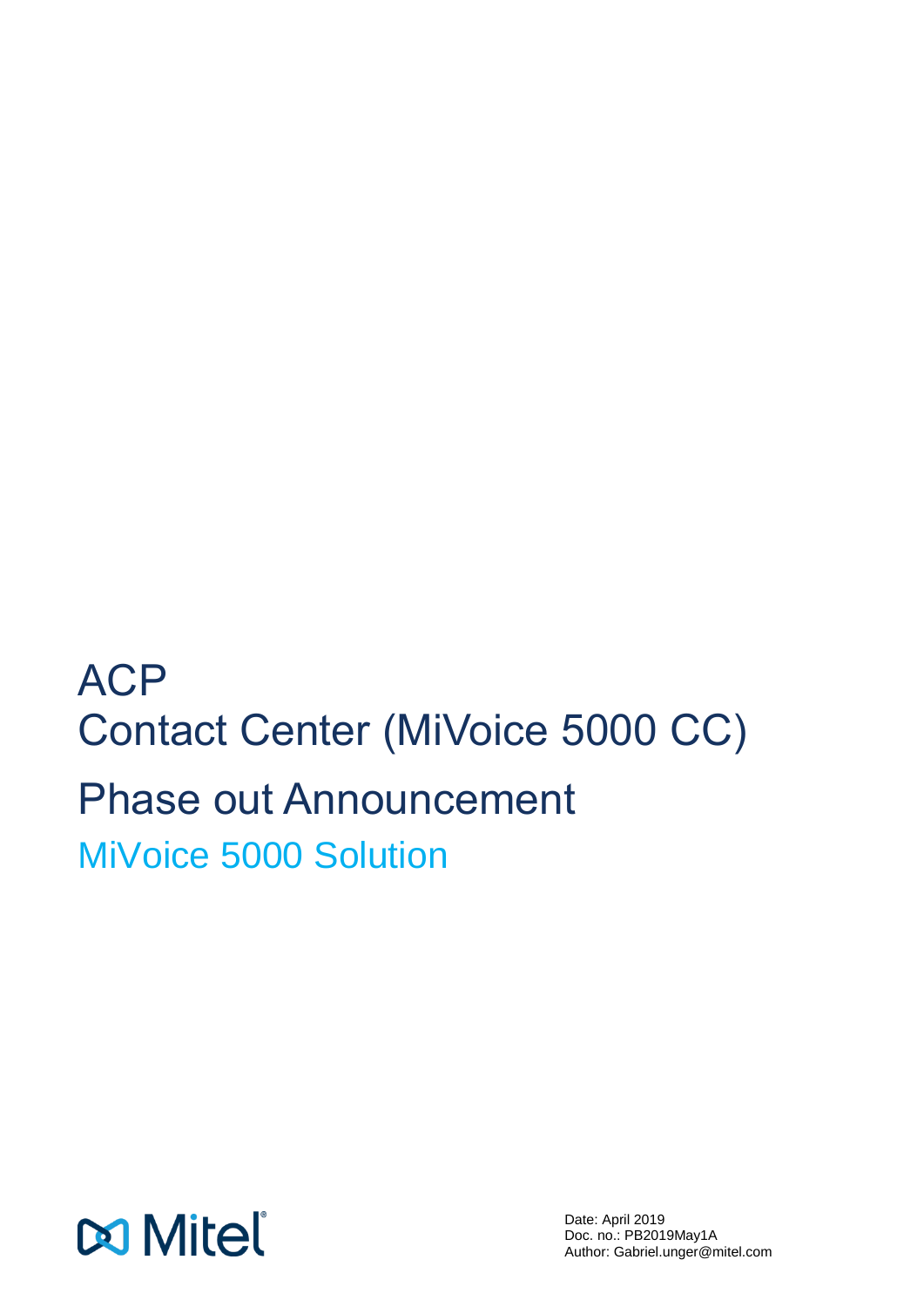#### <span id="page-1-0"></span>REVISION INFORMATION

First release April 2019

The information conveyed in this document is confidential and proprietary to Mitel® and is intended solely for Mitel employees and members of Mitel's reseller channel who specifically have a need to know this information. If you are not a Mitel employee or a Mitel authorized PARTNER, you are not the intended recipient of this information. Please delete or return any related material. Mitel will enforce its right to protect its confidential and proprietary information and failure to comply with the foregoing may result in legal action against you or your company.



mitel.com

© Copyright 2019, Mitel Networks Corporation. All Rights Reserved. The Mitel word and logo are trademarks of Mitel Networks Corporation. Any reference to third party trademarks are for reference only and Mitel makes no representation of ownership of these marks.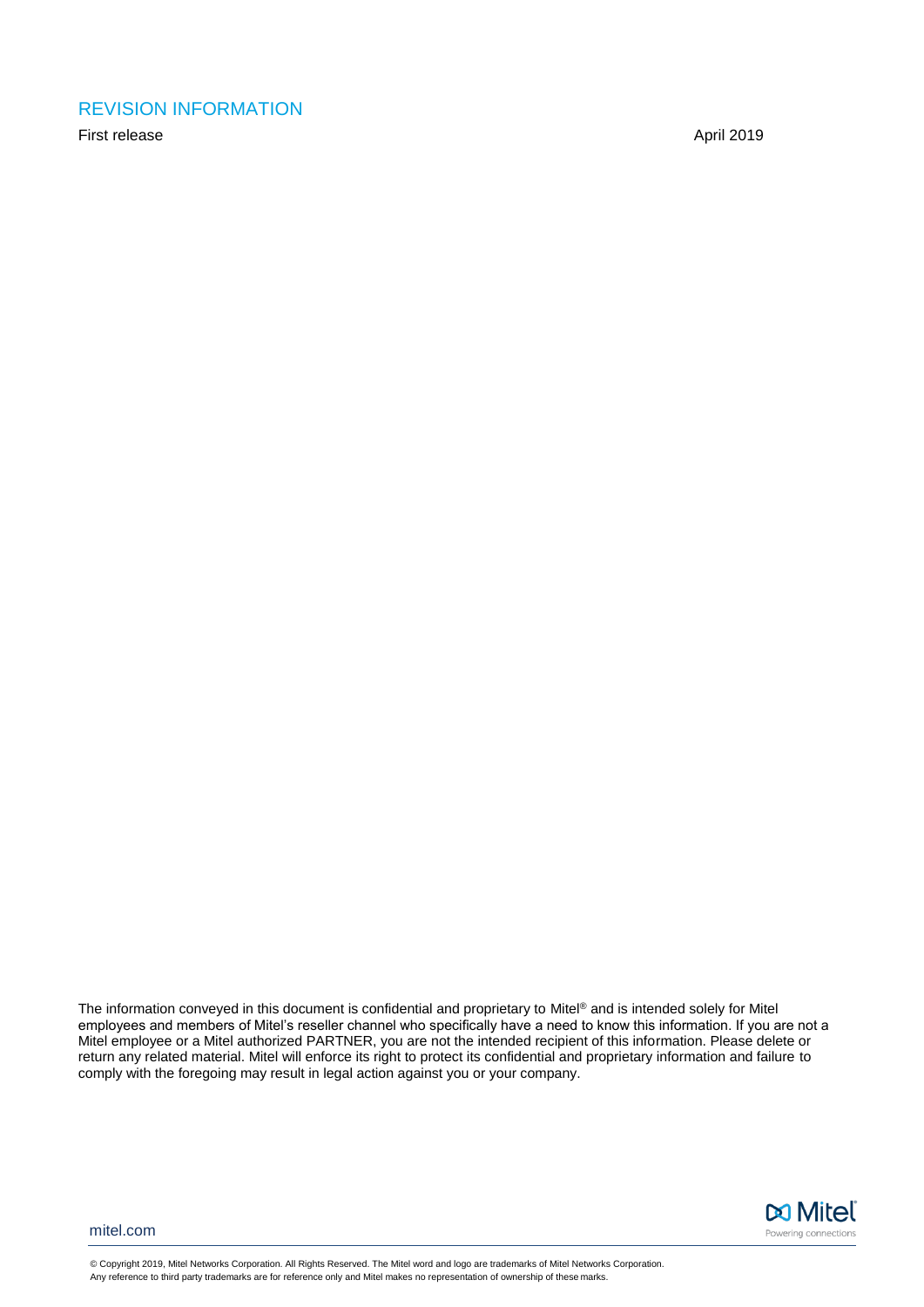# **Table of Contents**

# **Do Mitel**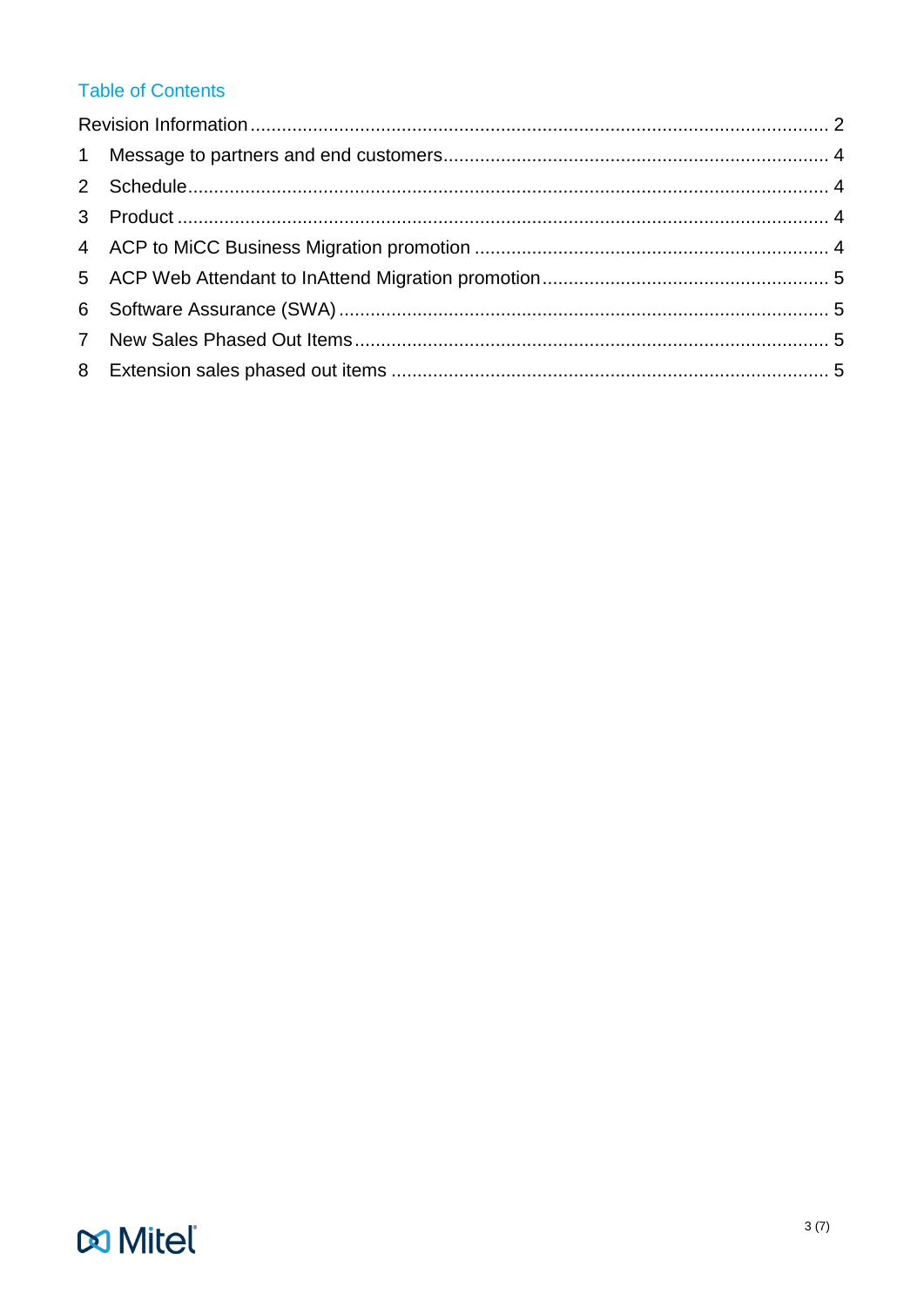#### <span id="page-3-0"></span>1 MESSAGE TO PARTNERS AND END CUSTOMERS

The MiVoice 5000 solution was till now composed of two different Contact Center offers:

- MiContact Center Business (MiCC Business), a new generation omnichannel Contact Center solution
- ACP aka MiVoice 5000 CC, the MiVoice 5000 legacy Contact Center solution that has served successfully many of our customers in the past decade.

A migration program is in place since 2018, for customers willing to move from ACP to MiCC Business while keeping their initial investment. (Please refer to InfoChannel for more details)

Over the last years, the market demand for legacy Contact Centers has significantly decreased, in favour of omnichannel Contact Center solutions. In order to continue providing best in class customer satisfaction, Mitel has decided to focus its efforts and further investments on the new generation of Contact Centers.

As a consequence, new sales of the ACP (MiVoice 5000 CC) will be stopped in October 2019 while existing customers will continue to be supported over multiple years. Please refer to the complete schedule in chapter 2.

Mitel recommends all new offers to be based on MiCC Business as of now.

However, Mitel will continue supporting commercially and technically all customers that have invested in the ACP solution, including in helping them to move to a present or future Mitel alternative offer.

Please note that this announcement does not affect any specific agreement or commitment that may have been concluded by Mitel with specific partners or customers.

## <span id="page-3-1"></span>2 SCHEDULE

| <b>Date</b>                      | <b>Phase</b>                             |
|----------------------------------|------------------------------------------|
| <b>April 2019</b>                | Announcement                             |
| October 31th, 2019               | End of new system sales                  |
|                                  | End of extension sales and sales support |
| December 31 <sup>st</sup> , 2020 | End of corrective maintenance            |
| December 31 <sup>st</sup> , 2021 | End of Support                           |

All orders of new ACP placed by partners to Mitel before October 30th, 2019 will be fulfilled, no new sales will be fulfilled from November 1st, 2019.

This schedule is valid for generic sales. Partners or end-customers having agreed a specific maintenance deal for the concerned product are not affected.

Mitel recommends partners or end-customers having maintenance needs that cannot be fulfilled within this schedule to contact their Mitel representative to sign up for a specific maintenance deal.

#### <span id="page-3-2"></span>3 PRODUCT

MiCC Business is available as part of the MiVoice 5000 Solution since March 2017.

MiContact Center Business powers sophisticated digital customer experiences for MiVoice 5000 customers as well as for other Mitel cloud and on-premise platforms globally.

Responding to the needs of today's modern consumer, MiContact Center Business uses voice, email, chat, SMS, social media, and open media capabilities to provide businesses with great self-service, inbound, and proactive customer communications capabilities.

Rounded out with real-time, historical and customizable reporting tools, highly customizable routing, outbound interactions, and CRM integrations, MiContact Center Business empowers the modern business to transform from providing voice-only customer experiences to next generation digital and omnichannel experiences.

Please refer to MiCC Business contents on InfoChannel for more details. Please also do not hesitate to reach out to our Mitel Sales Engineers team to get support on new or migrating customers.

#### <span id="page-3-3"></span>4 ACP TO MICC BUSINESS MIGRATION PROMOTION

Effective since October 1st, 2017, Mitel 5000 Contact Center customers who are actively covered by SWA can benefit from equivalent MiContact Center Business licenses at no charge. Please refer to MiCC Business promotion content on InfoChannel for more details.

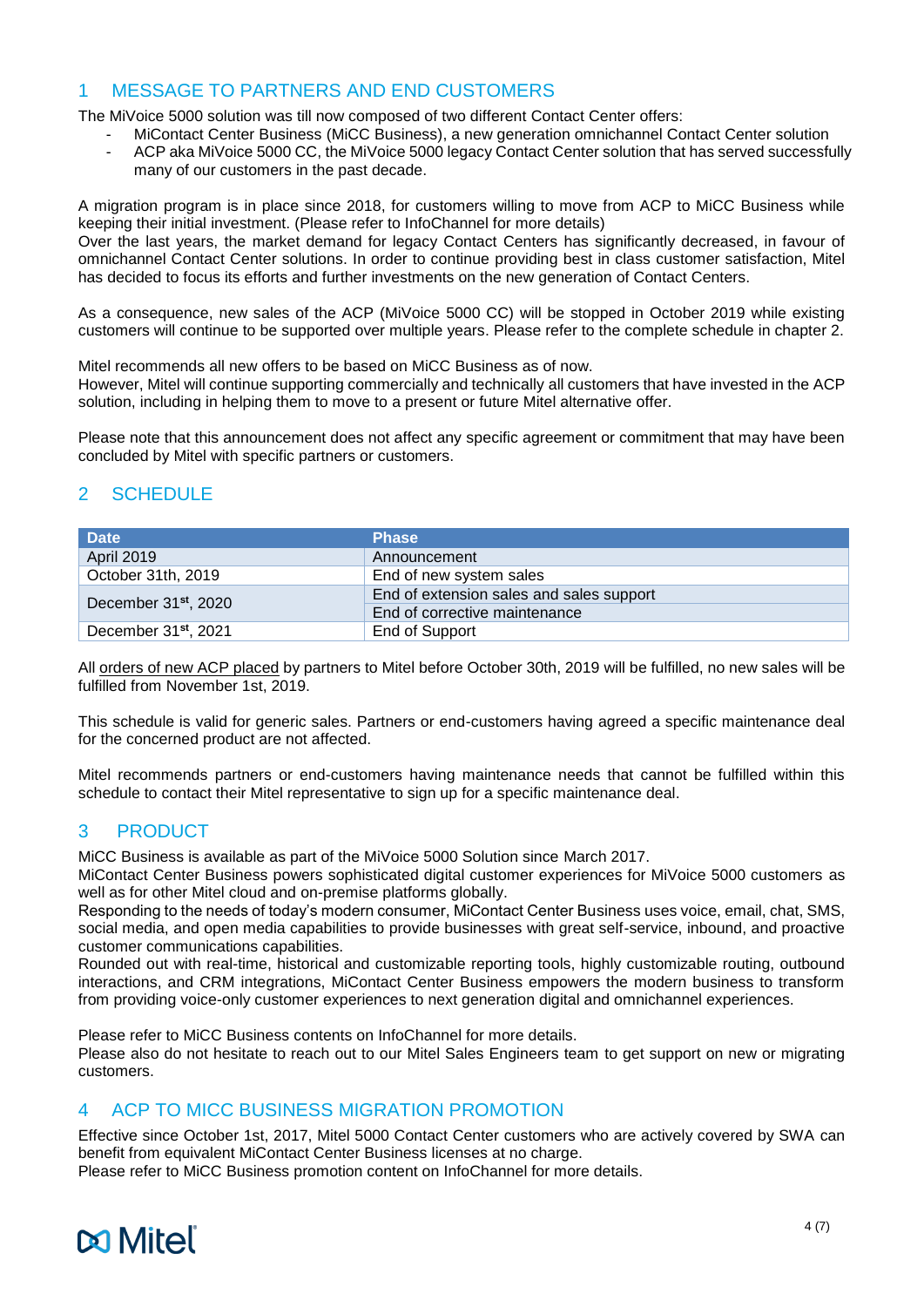#### <span id="page-4-0"></span>5 ACP WEB ATTENDANT TO INATTEND MIGRATION PROMOTION

As ACP has also been used for Attendant services (ACP Web Attendant), a migration offer from ACP to InAttend will also be announced shortly.

<span id="page-4-1"></span>Please refer to InfoChannel for more information about InAttend and the future promotion.

### 6 SOFTWARE ASSURANCE (SWA)

ACP SWA enables, as long as it is active:

- Upgrades to the latest service pack of the latest software release
- Access to technical support as long as the product is supported
- The migration to MiCC Business offers as long as available and according to the terms described in the migration offer bulletin.

Therefore, we recommend customers to not exceed the date of December 31<sup>st</sup>, 2021 for the end date of ACP SWA new contracts or renewals.

<span id="page-4-2"></span>SWA sales will progressively be limited to this extend (see SWA articles in next chapters).

### 7 NEW SALES PHASED OUT ITEMS

Following items will be phased out in first place, according to the schedule defined in chapter 2.

| Label                                                                     | <b>Part Numbers</b> |
|---------------------------------------------------------------------------|---------------------|
| ACP 3.x Demonstration license                                             | 81A00153AAA-A       |
| ACP 3.3 server pack                                                       | 81A00230AAA-A       |
| ACP 3.3 distri pack without PC                                            | 81A00232AAA-A       |
| Assurance sur base installée Mitel 5000 Contact Center 3<br>ans par Unité | 84-00003C3Y-D       |
| Assurance sur base installée Mitel 5000 Contact Center 4<br>ans par Unité | 84-00003C4Y-D       |
| Assurance sur base installée Mitel 5000 Contact Center 5<br>ans par Unité | 84-00003C5Y-D       |
| Assurance vente neuve Mitel 5000 Contact Center 3 ans par<br>Unité        | 84-00003C3Y-E       |
| Assurance vente neuve Mitel 5000 Contact Center 4 ans par<br>Unité        | 84-00003C4Y-E       |
| Assurance vente neuve Mitel 5000 Contact Center 5 ans par<br>Unité        | 84-00003C5Y-E       |

#### <span id="page-4-3"></span>8 EXTENSION SALES PHASED OUT ITEMS

Following items will be phased out in a second phase, according to the schedule defined in chapter 2.

| Label                          | <b>Part Numbers</b> |
|--------------------------------|---------------------|
| TTS LANGUAGE DUTCH NL          | 81A00002AAA-A       |
| <b>TTS LANGUAGE ARABIC</b>     | 81A00003AAA-A       |
| <b>TTS LANGUAGE ENGLISH UK</b> | 81A00005AAA-A       |
| TTS LANGUAGE SPANISH NA        | 81A00014AAA-A       |
| ACP3.1 1 connected agt 1-2     | 81A00024AAA-A       |
| ACP3.1 1 connected agt 3-25    | 81A00025AAA-A       |
| ACP3.1 1 connected agt 26-100  | 81A00026AAA-A       |
| ACP3.1 1 connected agt 101-600 | 81A00027AAA-A       |
| ACP3.x 1 inbound agt 1-2       | 81A00028AAA-A       |
| ACP3.x 1 inbound agt 3-25      | 81A00029AAA-A       |
| ACP3.x 1 inbound agt 26-100    | 81A00030AAA-A       |
| ACP3.x 1 inbound agt 101-600   | 81A00031AAA-A       |
| ACP3.x 1 script routing 1-2    | 81A00032AAA-A       |
| ACP3.x 1 script routing 3-25   | 81A00033AAA-A       |
| ACP3.x 1 script routing 26-100 | 81A00034AAA-A       |

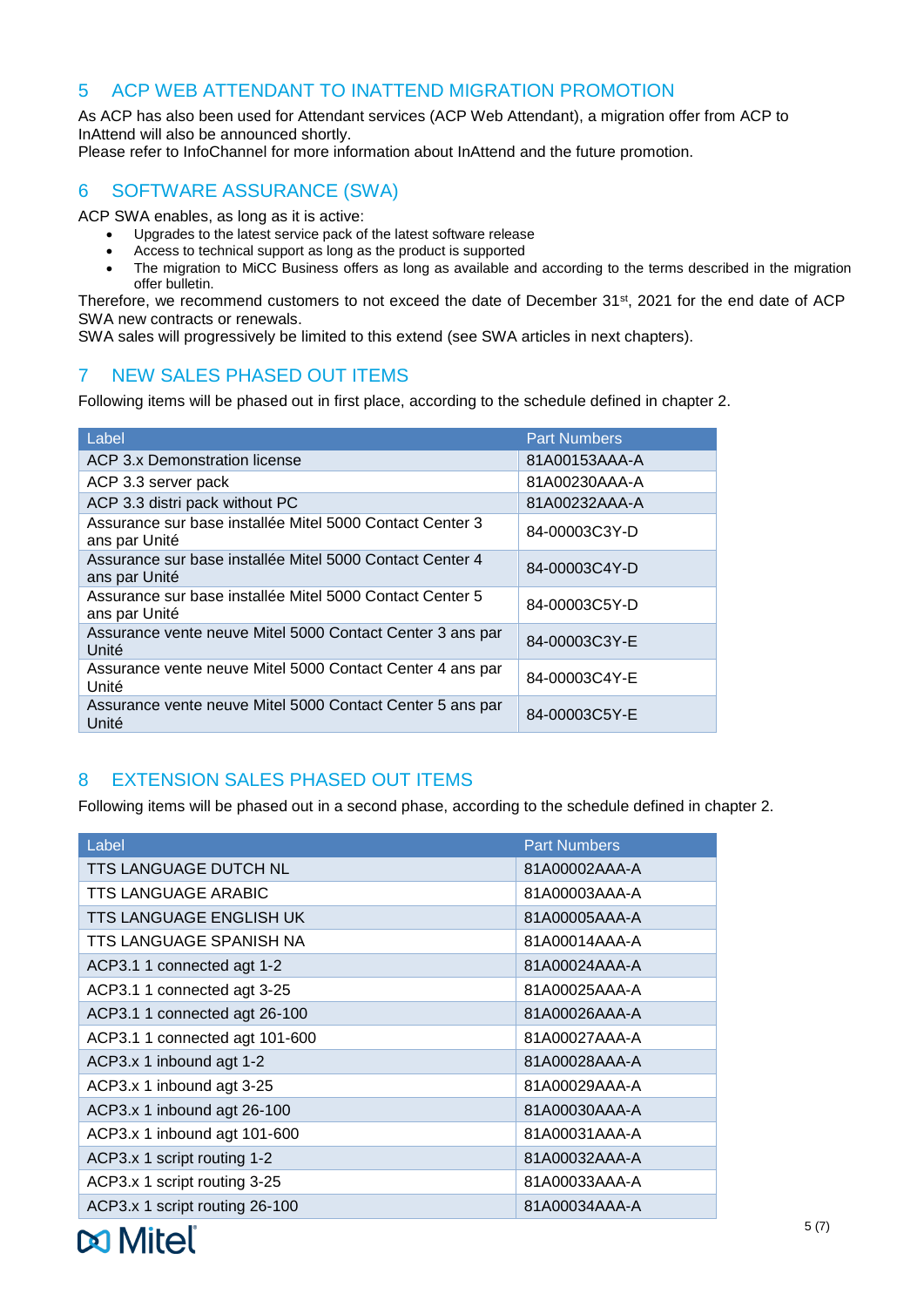| ACP3.x 1 script routing101-600   | 81A00035AAA-A |
|----------------------------------|---------------|
| ACP3.x 1 outbound agt 1-2        | 81A00036AAA-A |
| ACP3.x 1 outbound agt 3-25       | 81A00037AAA-A |
| ACP3.x 1 outbound agt 26-100     | 81A00038AAA-A |
| ACP3.x 1 outbound agt 101-600    | 81A00039AAA-A |
| ACP3.x 1 script agt CTI 1-2      | 81A00040AAA-A |
| ACP3.x 1 script agt CTI 3-25     | 81A00041AAA-A |
| ACP3.x 1 script agt CTI 26-100   | 81A00042AAA-A |
| ACP3.x 1 script agt CTI101-600   | 81A00043AAA-A |
| ACP3.x 1 multimed agt 1-2        | 81A00044AAA-A |
| ACP3.x 1 multimed agt 3-25       | 81A00045AAA-A |
| ACP3.x 1 multimed agt 26-100     | 81A00046AAA-A |
| ACP3.x 1 multimed agt 101-600    | 81A00047AAA-A |
| ACP3.x 1 IVR channel 1-12        | 81A00048AAA-A |
| ACP3.x 1 IVR channel 13-32       | 81A00049AAA-A |
| ACP3.x 1 IVR channel 33-100      | 81A00050AAA-A |
| ACP3.x 1 conf access 1-16        | 81A00051AAA-A |
| ACP3.x 1 conf access 17-60       | 81A00052AAA-A |
| ACP3.x 1 conf access 61-400      | 81A00053AAA-A |
| TTS 7.3 1 access 1 lang 1-8      | 81A00181AAA-A |
| TTS 7.3 1 access 1 lang 9-24     | 81A00182AAA-A |
| TTS 7.3 1 access 1 lang 25-48    | 81A00183AAA-A |
| TTS 7.3 1 access 1 lang 49-64    | 81A00184AAA-A |
| TTS 7.3 1 access 1 lang 65-80    | 81A00185AAA-A |
| TTS 7.3 1 access 1 lang 81-120   | 81A00186AAA-A |
| TTS 7.3 1 access 2 lang 1-8      | 81A00187AAA-A |
| TTS 7.3 1 access 2 lang 9-24     | 81A00188AAA-A |
| TTS 7.3 1 access 2 lang 25-48    | 81A00189AAA-A |
| TTS 7.3 1 access 2 lang 49-64    | 81A00190AAA-A |
| TTS 7.3 1 access 2 lang 65-80    | 81A00191AAA-A |
| TTS 7.3 1 access 2 lang 81-120   | 81A00192AAA-A |
| TTS 7.3 1 access 3 lang 1-8      | 81A00193AAA-A |
| TTS 7.3 1 access 3 lang 9-24     | 81A00194AAA-A |
| TTS 7.3 1 access 3 lang 25-48    | 81A00195AAA-A |
| TTS 7.3 1 access 3 lang 49-64    | 81A00196AAA-A |
| TTS 7.3 1 access 3 lang 65-80    | 81A00197AAA-A |
| TTS 7.3 1 access 3 lang 81-120   | 81A00198AAA-A |
| TTS 7.3 1 acc 2nd lang 1-8       | 81A00199AAA-A |
| TTS 7.3 1 acc 2nd lang 9-24      | 81A00200AAA-A |
| TTS 7.3 1 acc 2nd lang 25-48     | 81A00201AAA-A |
| TTS 7.3 1 acc 2nd lang 49-64     | 81A00202AAA-A |
| TTS 7.3 1 acc 2nd lang 65-80     | 81A00203AAA-A |
| TTS 7.3 1 acc 2nd lang 81-120    | 81A00204AAA-A |
| TTS 7.3 1 acc 3rdplus lang 1-8   | 81A00205AAA-A |
| TTS 7.3 1 acc 3rdplus lang 9-24  | 81A00206AAA-A |
| TTS 7.3 1 acc 3rdplus lang 25-48 | 81A00207AAA-A |
| TTS 7.3 1 acc 3rdplus lang 49-64 | 81A00208AAA-A |